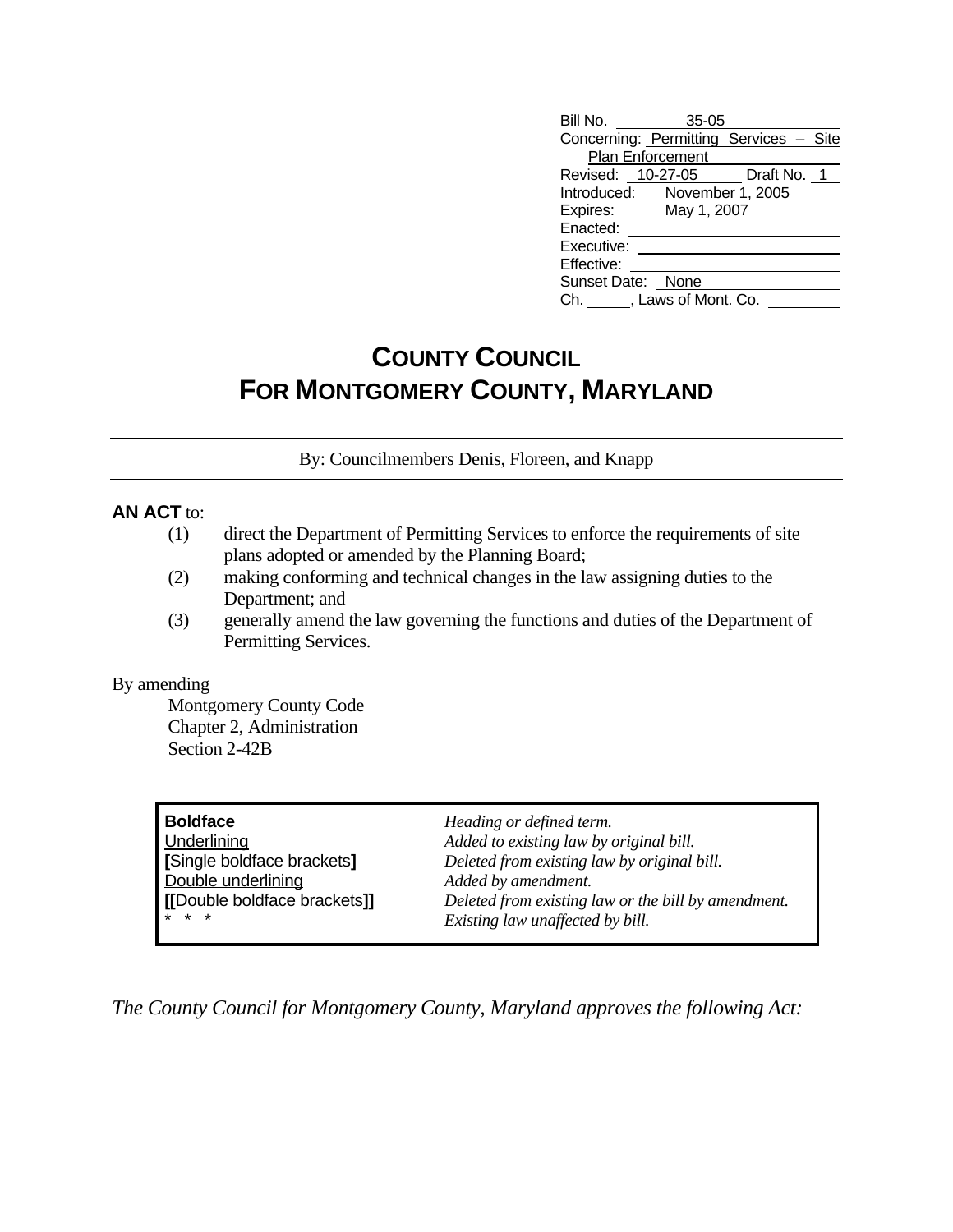| $\mathbf{1}$   | Sec. 1. Section 2-42B is amended as follows: |                                                                             |  |  |  |
|----------------|----------------------------------------------|-----------------------------------------------------------------------------|--|--|--|
| $\overline{2}$ | $2 - 42B$ .                                  | <b>Functions; Advisory Committee.</b>                                       |  |  |  |
| 3              | (a)                                          | <i>Functions.</i> The Department of Permitting Services is responsible for: |  |  |  |
| 4              |                                              | $\ast$<br>∗<br>$\ast$                                                       |  |  |  |
| 5              |                                              | code enforcement, inspection, and licenses (except where those<br>(2)       |  |  |  |
| 6              |                                              | functions are assigned by law to another department or agency),             |  |  |  |
| 7              |                                              | including:                                                                  |  |  |  |
| 8              |                                              | administering, interpreting, and enforcing the zoning law<br>(A)            |  |  |  |
| 9              |                                              | and other land use laws and regulations, including                          |  |  |  |
| 10             |                                              | enforcing all requirements of any site plan adopted or                      |  |  |  |
| 11             |                                              | amended by the Planning Board;                                              |  |  |  |
| 12             |                                              | (B)<br>administering, interpreting, and enforcing construction              |  |  |  |
| 13             |                                              | codes, and laws and regulations governing sediment                          |  |  |  |
| 14             |                                              | control, stormwater management, floodplain management,                      |  |  |  |
| 15             |                                              | special protection areas, and pond and excavation safety;                   |  |  |  |
| 16             |                                              | (C)<br>issuing building, electrical, stormwater discharge, and on-          |  |  |  |
| 17             |                                              | site water supply and sewage disposal permits; and                          |  |  |  |
| 18             |                                              | (D)<br>administering and enforcing agricultural preservation and            |  |  |  |
| 19             |                                              | historic resources laws and regulations.                                    |  |  |  |
| 20             | (b)                                          | <b>Advisory Committee.</b>                                                  |  |  |  |
| 21             |                                              | $\ast$<br>$\ast$<br>$\ast$                                                  |  |  |  |
| 22             |                                              | (3)<br>The ex-officio, non-voting members must be nominated                 |  |  |  |
| 23             |                                              | respectively by the Director of Environmental Protection, the               |  |  |  |
| 24             |                                              | Director of Housing and Community Affairs, the Director of                  |  |  |  |
| 25             |                                              | Public Works and Transportation, the Fire [Administrator] Chief,            |  |  |  |
| 26             |                                              | the Planning Board, and the Washington Suburban Sanitary                    |  |  |  |
| 27             |                                              | Commission.                                                                 |  |  |  |